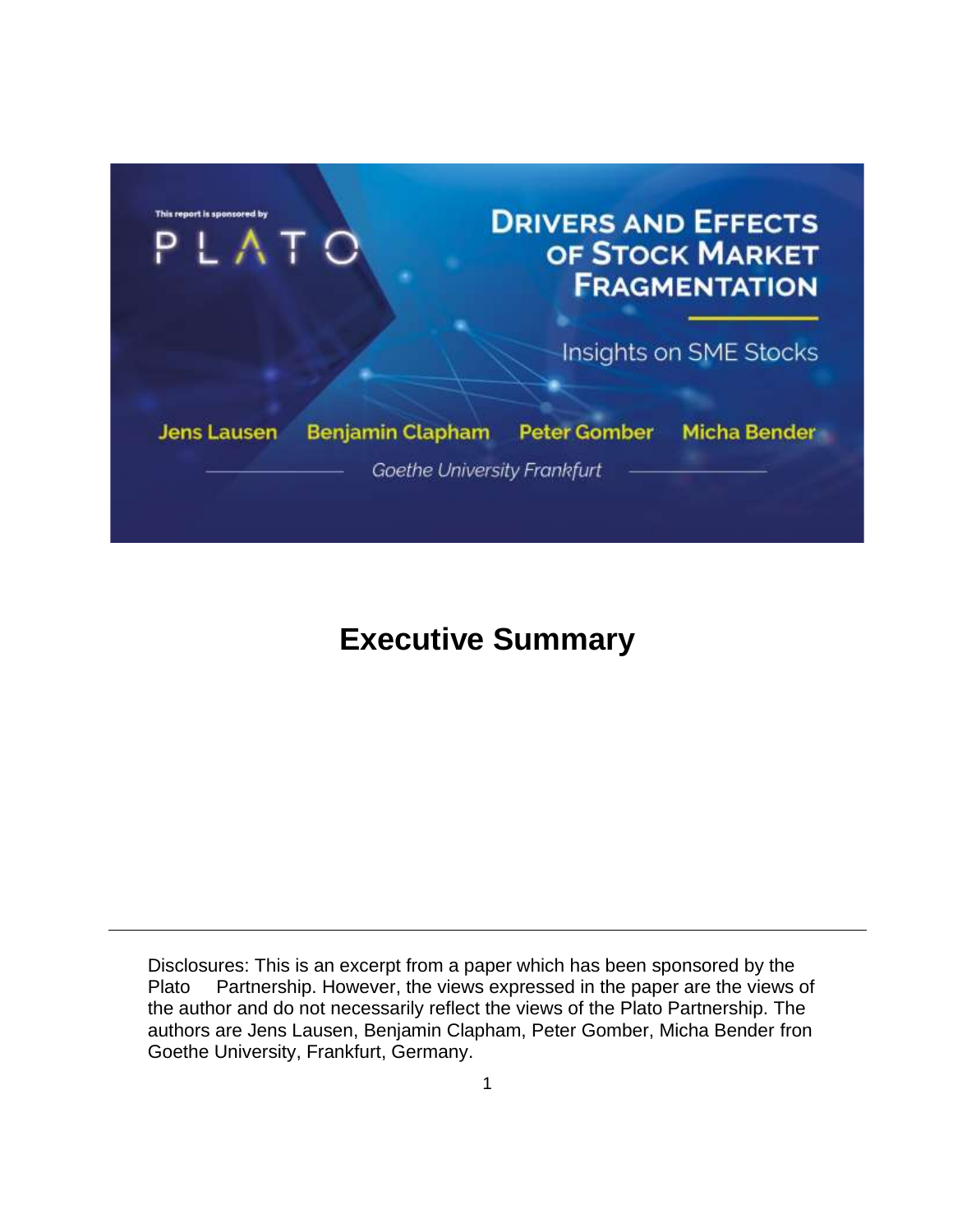## Drivers and Effects of Stock Market Fragmentation – Insights on SME Stocks\*

Jens Lausen, Benjamin Clapham, Peter Gomber, Micha Bender *Goethe University Frankfurt, Theodor-W.-Adorno-Platz 4, 60323 Frankfurt, Germany*

In the last two decades, regulatory reforms and new trading technology proliferated market fragmentation in securities trading. Regulatory authorities passed new legislation (e.g., Reg NMS in the US and MiFID in the European Union) eliminating national monopolies of incumbent exchanges by enabling competitors to operate alternative trading venues that compete for investors' order flow. Academic literature to date mostly analyzed the impact of market fragmentation on liquid and actively traded stocks. However, recent regulatory and industry discussions regarding potential negative effects of market fragmentation on trading and market quality of small and medium enterprise (SME) stocks increased the interest regarding research analyzing the impact of fragmentation on SME and other less actively traded stocks. Therefore, this analysis is in the focus of our paper.

While early theoretical models show that fragmentation can be harmful for market quality if market participants are unable to quickly and cheaply observe and access multiple liquidity pools (e.g., [Mendelson,](#page-4-0) [1987;](#page-4-0) [Pagano, 1989\)](#page-4-1), several empirical studies provide evidence that there is no negative effect of market fragmentation and even find that fragmentation benefits liquidity by leading to lower spreads and higher order book depth (e.g., [Gresse, 2017;](#page-4-2) [O'Hara and Ye, 2011\)](#page-4-3). The empirical evidence can be explained by fully electronic trading platforms, smart order routing technologies as well as algorithmic/ high frequency traders that create a virtually integrated marketplace in the absence of a single central limit order book. These technologies eliminate the frictions which were the major concerns of the early theoretical literature. Yet, it is unclear whether the positive effect of market fragmentation also holds for SME and other less actively traded stocks where the lower trading frequency and the low levels of algorithmic trading activity might limit the virtual connection of different liquidity pools.

This concern is also supported by market observers' statements that market fragmentation and the fragmentation of liquidity created unintended consequences for SME and other less liquid stocks by splitting up the already low trading activity and order flow across multiple venues. They argue that regulations fostering the fragmentation of stock markets did not improve the conditions for going and being

<sup>\*</sup> We gratefully acknowledge research support from the Plato Partnership and thank BMLL Technologies for providing access to the data.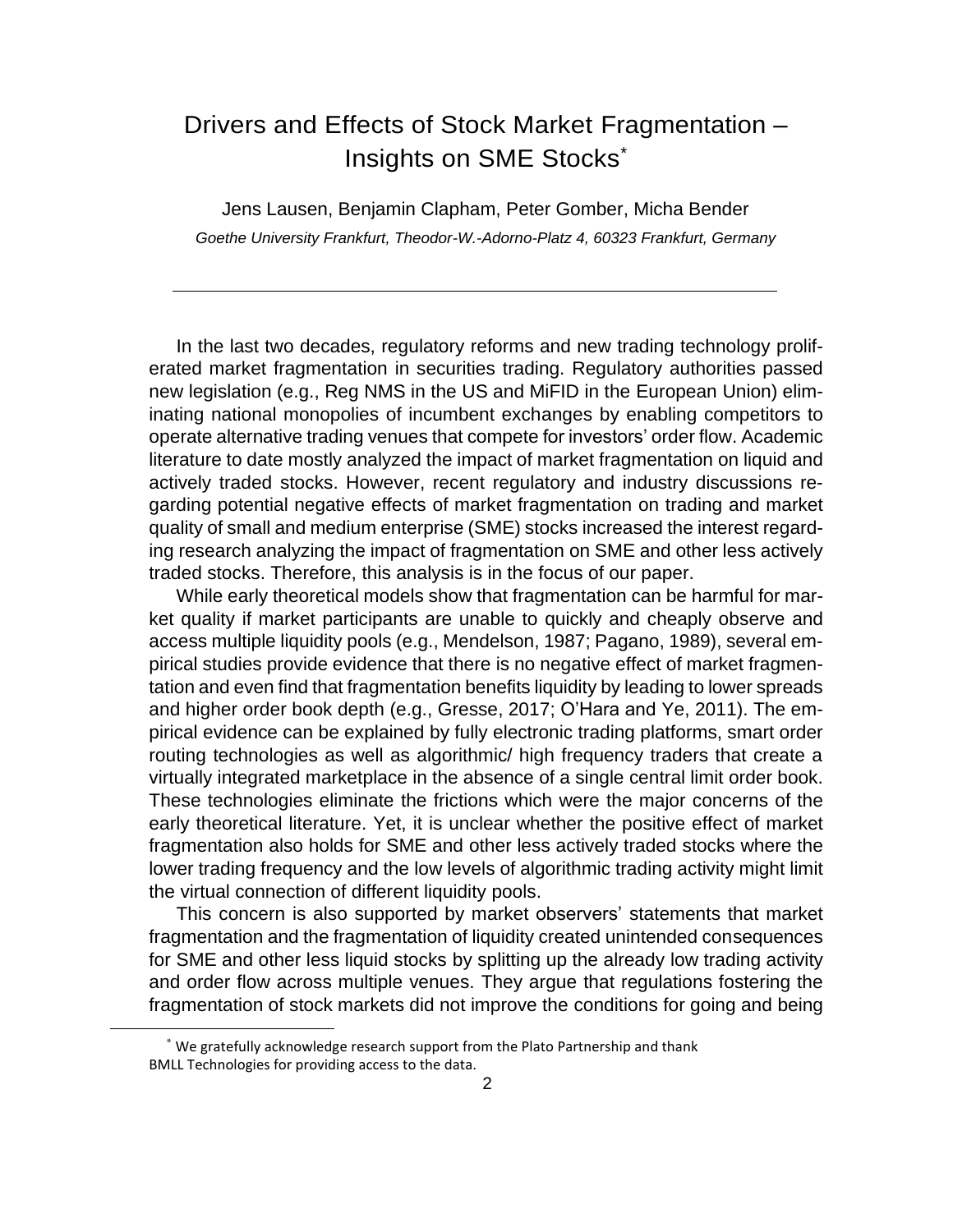public but increased the costs for SMEs. Hence, SME issuers "should have the right to choose where to be traded to avoid fragmentation of already low liquidity" [\(Federation of European](#page-4-4) [Securities Exchanges,](#page-4-4) [2019\)](#page-4-4).

To add empirical evidence to this debate, this study provides a comprehensive and granular analysis of the impact of market fragmentation by examining the drivers and the effects of stock-specific initial fragmentation events and by analyzing the effects of market fragmentation on a wide range of market quality parameters for stocks of different size and trading activity. Previous research has shown that market fragmentation positively affects market quality of large and blue chip stocks despite the spatial fragmentation of liquidity pools due to advanced trading technology leading to a virtual connection of different markets. Our results not only confirm this finding, but we show that fragmentation improves liquidity of large stocks along a multitude of dimensions, i.e., spread, depth, and order book imbalance. Furthermore, we provide evidence for trading activity thresholds where stocks substantially fragment and when fragmentation positively affects market quality. Our analyses show the following major results:

- Market fragmentation is not exogenous but is rather driven by stock-specific characteristics. We find that stocks with higher market capitalization and trading activity are more likely to be traded on multiple venues and that operators of alternative venues selectively choose to offer these stocks for trading on their venues. This holds for both the likelihood of a stock being traded on multiple venues and the level of market fragmentation.
- Looking at the initial fragmentation events of stocks, i.e., when stocks are traded on an alternative venue for the first time, we find that SME stocks only marginally fragment whereas the vast majority of trading still happens on the main venue. As a consequence, we do not find a significant effect of initial fragmentation on market quality for most SME stocks.
- The impact of market fragmentation on market quality is not identical for every stock but depends on the size and trading activity of a stock. Our results suggest that there are trading activity thresholds after which relevant levels of fragmentation emerge and when fragmentation becomes beneficial for stock market quality. In particular, market quality of least actively traded stocks is not affected as trading still mainly takes place on the main venue. Up to a certain activity threshold, relative spreads of less liquid stocks even increase (and market depth decreases) with higher levels of market fragmentation. With increasing levels of trading activity, higher fragmentation improves market quality. Overall, these results indicate a hockey stick effect of fragmentation on market quality.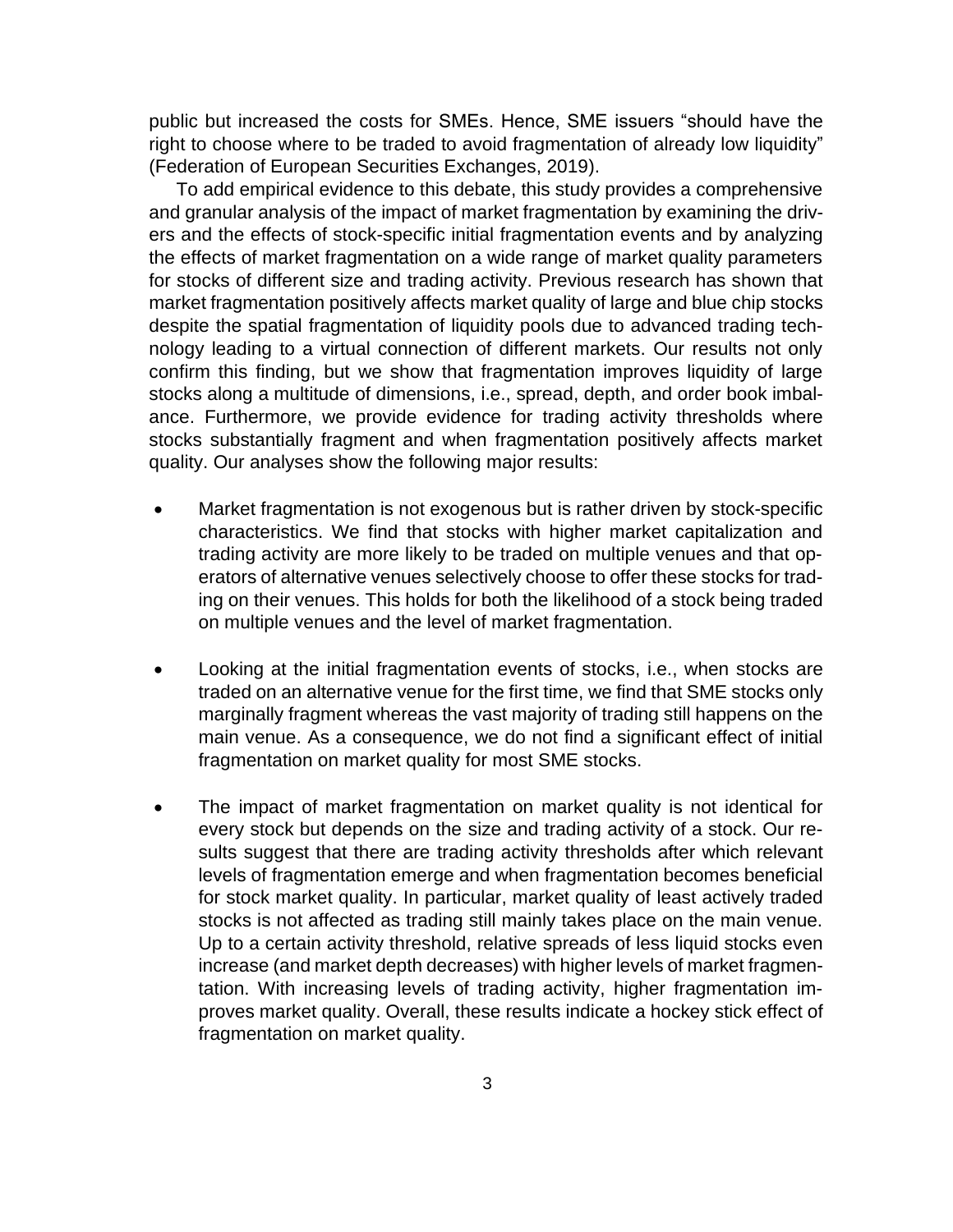Our results are relevant for regulators, market operators and issuers of SME stocks within the current debate on the European Capital Markets Union [\(European](#page-4-5) [Commission,](#page-4-5) [2015,](#page-4-5) [2020a\)](#page-4-6) and within the currently ongoing review of MiFID II [\(Eu](#page-4-7)[ropean Commission, 2020b\)](#page-4-7). In these debates, market observers have argued that issuers of SME stocks should be given the right to choose where to be traded to prevent a fragmentation of their already less liquid stocks [\(Federation of European](#page-4-4)  [Securities Exchanges, 2019\)](#page-4-4). Our results show that a nuanced and case-specific debate regarding the impact of fragmentation on SME and other less actively traded stocks is needed, which is supported by the observed activity thresholds and the hockey stick effect of market fragmentation.

As our results show, the impact of fragmentation depends on the trading activity of a stock and becomes beneficial for more liquid and actively traded stocks. Therefore, regulators should focus on creating an environment that increases the attractiveness and trading activity of SME stocks and, thereby, enable stocks that achieve some initial liquidity to reach a tipping point where fragmentation will likely improve market quality. Also, issuers could increase their efforts to gain investors' interest in their stocks, e.g., with increased investor relations initiatives. If relevant liquidity levels and trading activities in SME stocks are achieved, market fragmentation can even promote the aims of the Capital Markets Union and of MiFID by reducing implicit transaction costs for investors and cost of capital for issuers.